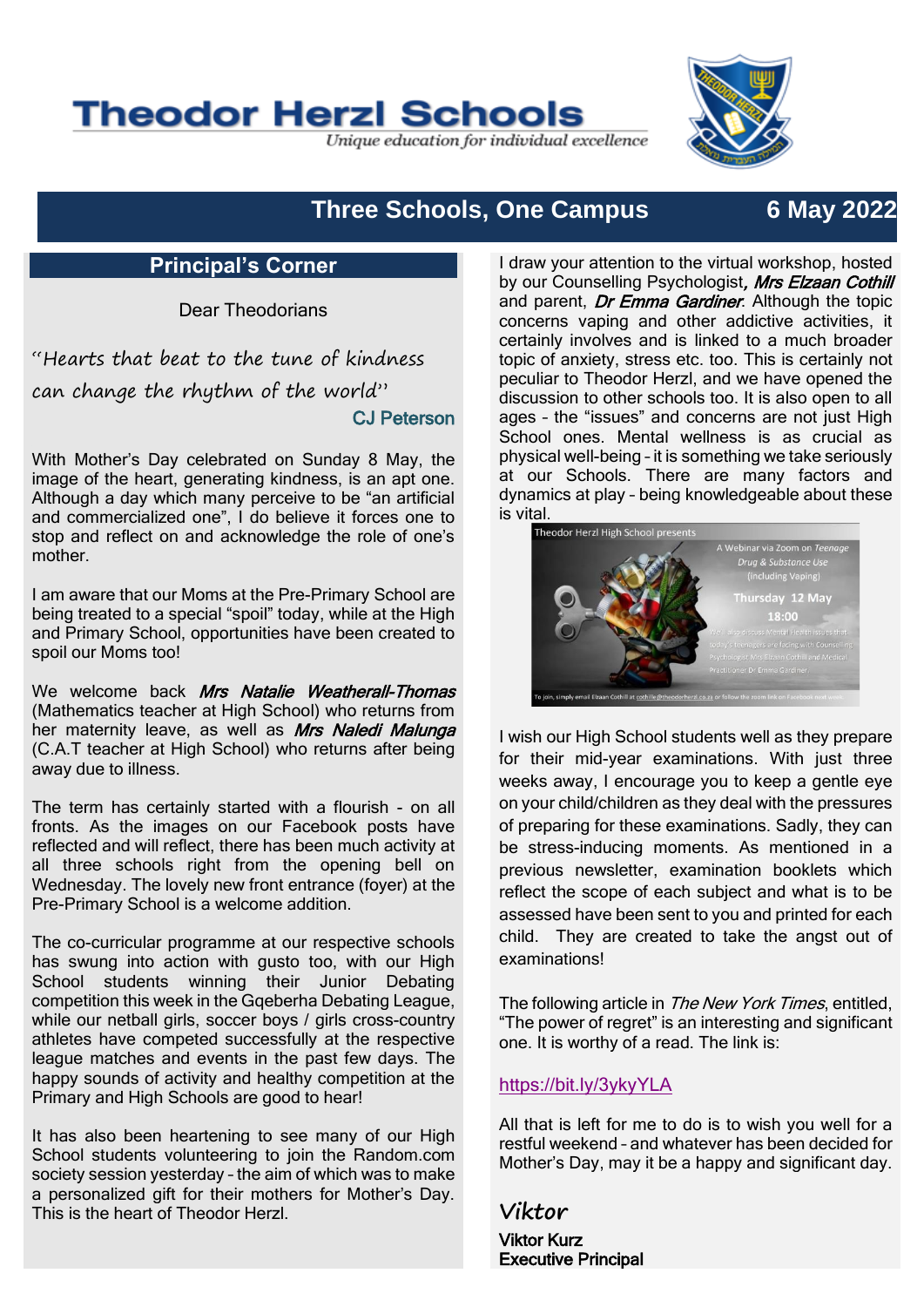### Jewish Life

On the 5<sup>th</sup> of Iyar 5782 (4<sup>th</sup> to the 5<sup>th</sup> of May 2022), Jewish people around the world celebrated the 74<sup>th</sup> Anniversary of the founding of the State of Israel. Yom Ha'atzmaut, which is Hebrew for the Day of Independence, is the National day of Israel and commemorates the Israeli Declaration of Independence on the 14<sup>th</sup> of May 1948. A special service was held during Jewish time where the Israeli flag was raised and a Hatikvah melody was sung in Israel's honour.

Chag Sameagh, Happy holiday, Le Eretz Yisrael.



Pre-Primary School News

A festive return to the second term. It was very exciting to enter though our newly renovated front school entrance!





#### Primary School News

Our Grade 3s had the best time on their Bee outing to Apairista.



# **High School News**

The Theodor  $\mathbb{R}^{\binom{r}{r}}$  in action: During this week's Random.com meeting, our Theodorians designed something special for Mothers' Day. We can only show you the close-ups after Sunday!



Our HEARTS are filled with pride: Our Junior Debating team won their debate this week. Congratulations to Ukho Majali who was awarded Best Speaker.